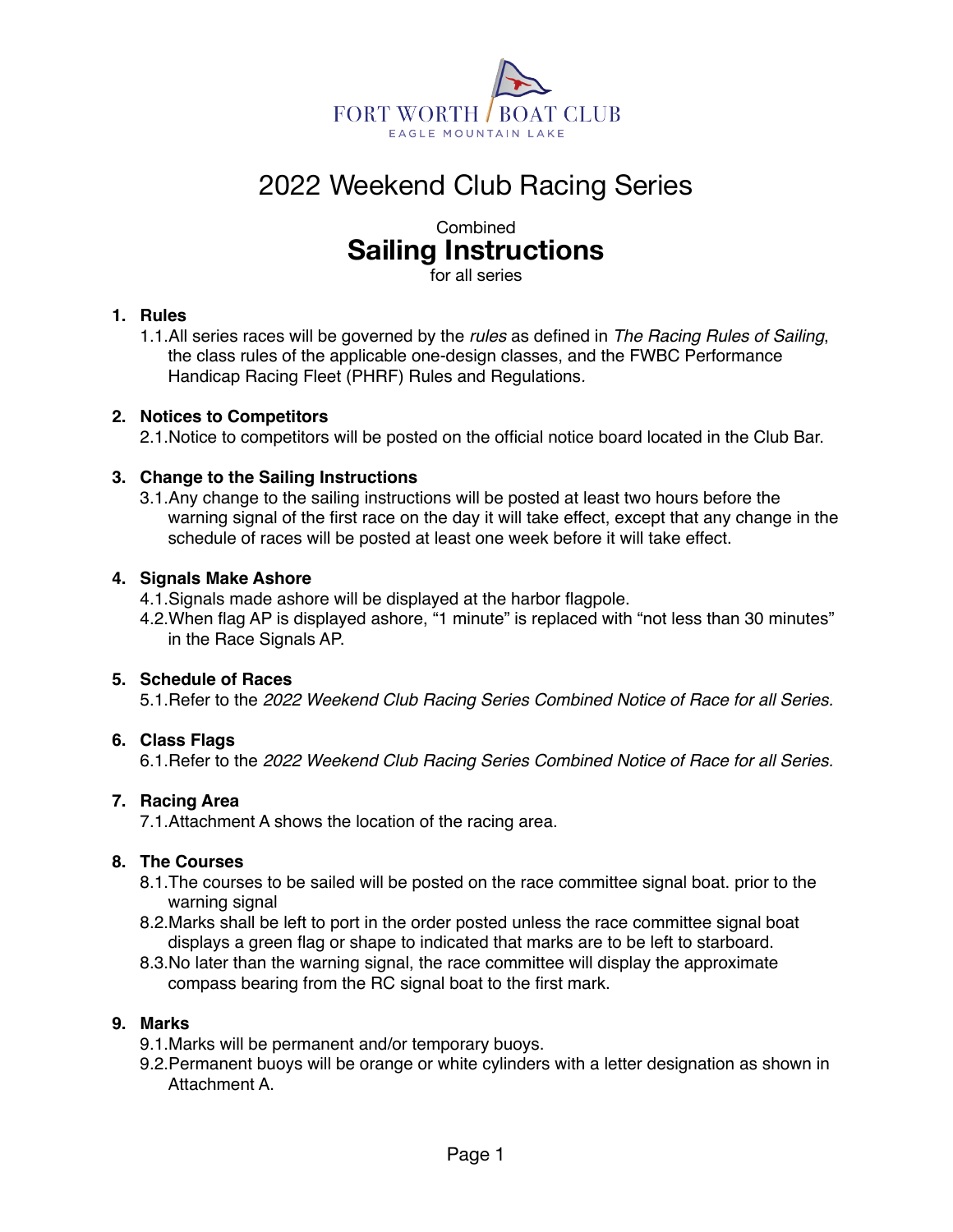

- 9.3.Temporary buoys will be orange tetrahedrons or red spheres, and will be designated by numbers as follows: 1 - windward mark; 2 - reaching mark; 3 - leeward mark
- 9.4.When a temporary buoy is used as a new mark as provided for in RRS 33 and SI 13, it will be an orange tetrahedron with a black band or a red sphere with a black band.
- 9.5.The starting and finishing marks will be marks of the course as described in SI 9.1.

#### **10. Areas that are Obstructions**

10.1.The following areas are designated as obstructions: The Azle Pump Station and the restricted area surrounding the pump station designated by white navigational buoys.

#### **11. The Start**

- 11.1.The starting line will be between a staff displaying an orange flag on the race committee signal boat and a nearby mark of the course.
- 11.2.Boats whose warning signal has not been made shall avoid the starting area during the starting sequence for other races. [DP]
- 11.3.A boat that does not start within 10 minutes after her starting signal will be scored Did Not Start without a hearing. This changes RRS A4 & A5.

#### **12. Recalls**

- 12.1.Individual recalls will be signaled in accordance with RRS 29.1.
- 12.2.The race committee may broadcast sail numbers or boat names of the recalled boats on VHF channel 68. Failure to receive any such broadcast, a boat's position in the sequence of any such broadcast, or the omission of an over early boat from any such broadcast shall not be grounds for redress.
- 12.3.General Recalls will be signaled in accordance with RRS 29.2. If a subsequent class flag has been displayed, it shall be removed and voided.

#### **13. Change of the Next Leg of the Course**

- 13.1.When using permanent marks, to change the next leg of the course, the race committee will display the letter designation of the new permanent mark instead of the new compass bearing. This changes RRS33(a)(1).
- 13.2.After changing the next leg of the course to a new permanent mark, the new permanent mark replaces the original mark for all subsequent legs of that race.

#### **14. The Finish**

14.1.The finishing line will be between a staff displaying an blue flag on a race committee boat and the course side of the finishing mark

#### **15. Time Limit**

15.1.Boats failing to finish with 45 minutes after the first boat in their fleet sails the course and finishes will be scored Did Not Finish (DNF) without a hearing. This changes RRS 35, A4 and A5.

#### **16. Protests and Requests for Redress**

16.1.Protest forms are available upon request at the FWBC office. Protests and requests for redress or reopening shall be delivered there within the appropriate time limit.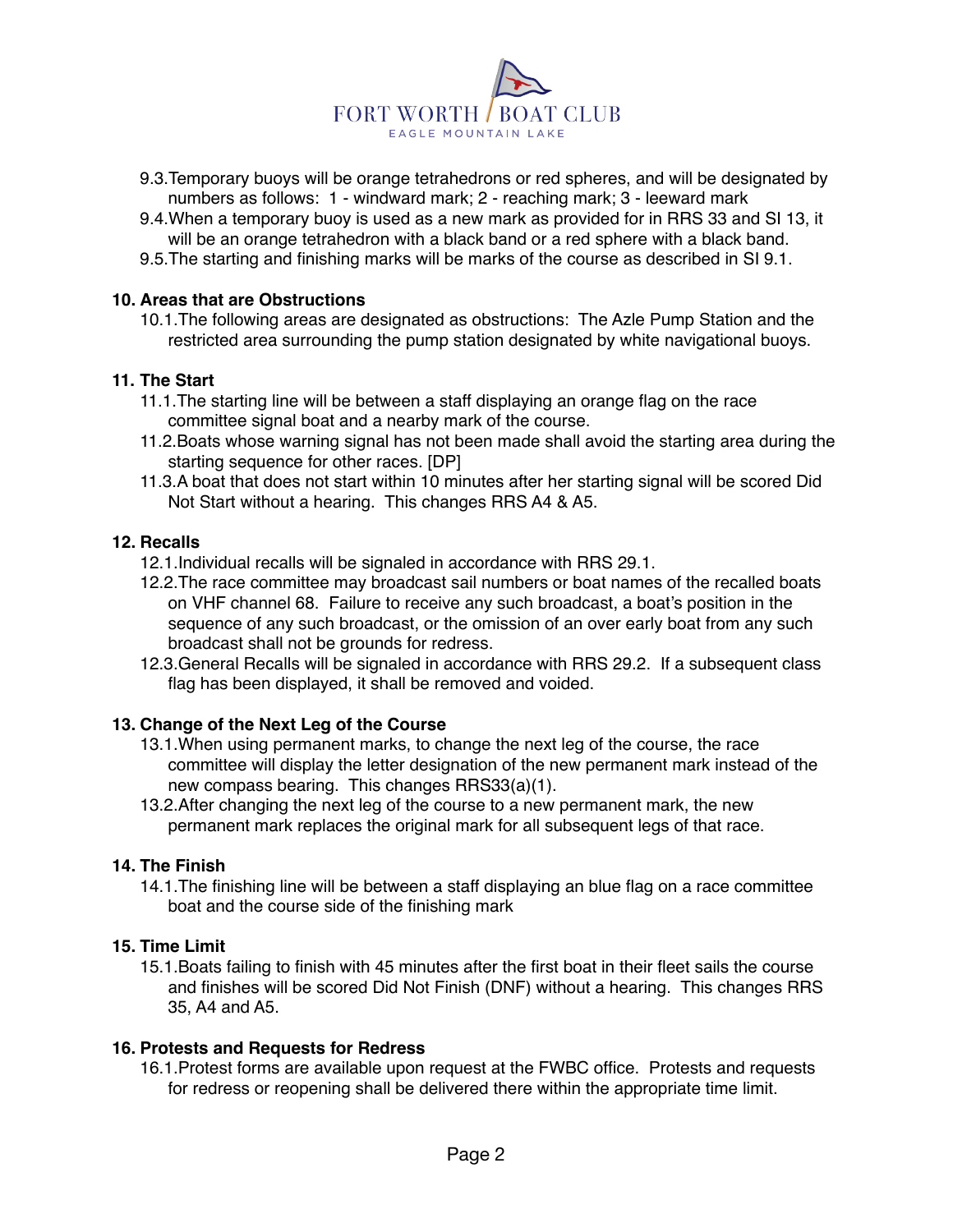

- 16.2.For each class, the protest time limit is 30 minutes after the race committee boat docks after the last race of the day. The time of docking will be signaled by a sound and the time posted on the official notice board.
- 16.3.Notices will be posted within 30 minutes of the protest time limit to inform competitors of hearings in which they are parties or named as witnesses and the location of the hearings.
- 16.4.Notices of protests by the race committee or protest committee will be posted to inform boats under RRS 61.1(b).
- 16.5.Breaches of SIs 11.2 and 17 shall not be grounds for redress.

#### **17. Safety Regulations**

- 1.1.A boat that retires from a race shall notify the race committee as soon as possible. [DP]
- 1.2.Personal flotation devices (PFDs) shall be worn by all competitors on boats with less than 3 crew aboard at all times while racing. [DP]

#### **18. Disclaimer of Liability**

18.1.Competitors participate in the regatta entirely at their own risk. See RRS 4, Decision to Race. The organizing authority will not accept liability for material damage or personal injury or death sustained in conjunction with or prior to, during, or after any of the series races.

#### **19. Insurance**

19.1.Each participating boat shall be insured with valid third party liability insurance with a minimum cover of \$300,000.00 per incident.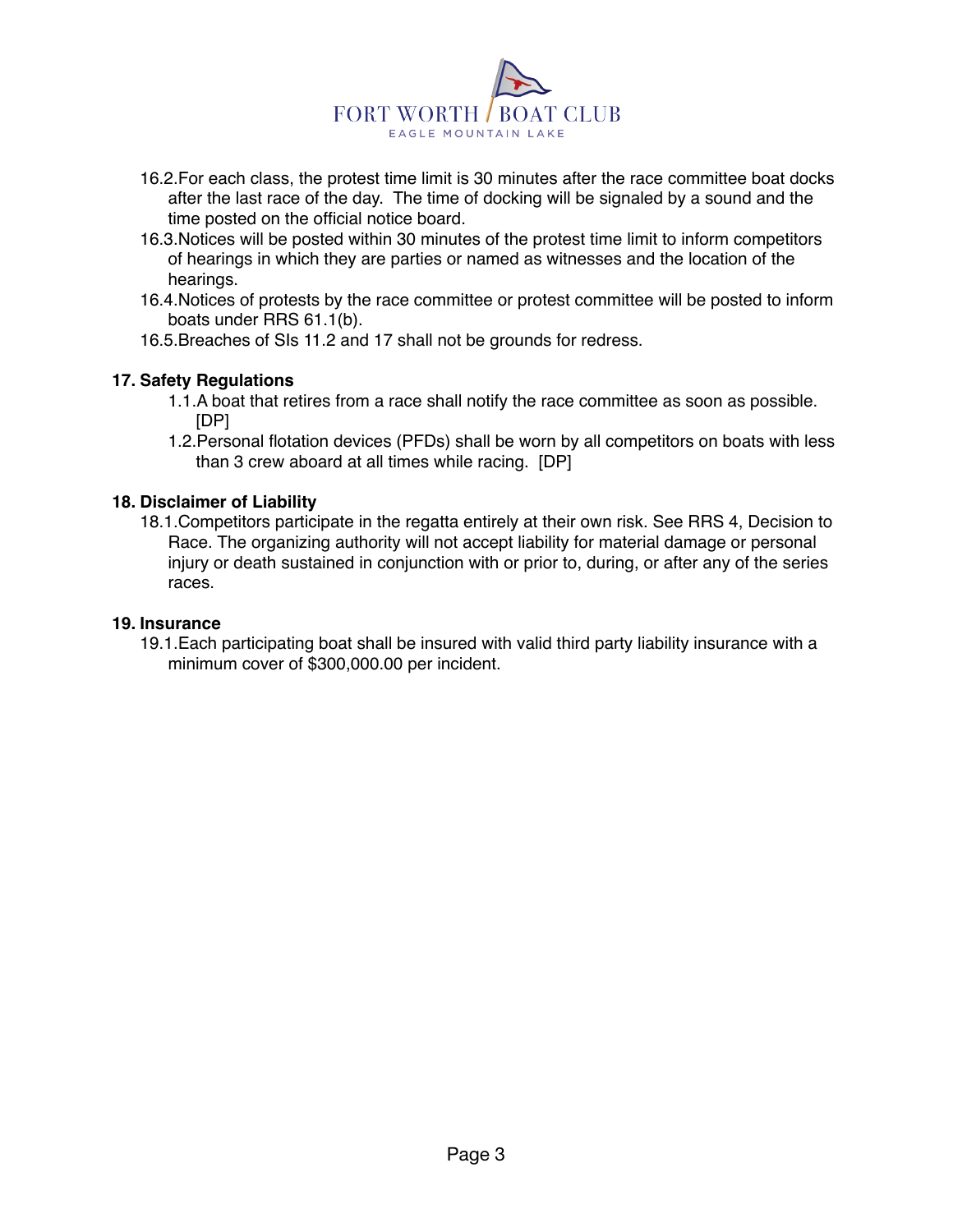

## **Attachment A**



| <b>FWBC Mark Positions</b> |              |                     |  |  |  |  |  |  |  |
|----------------------------|--------------|---------------------|--|--|--|--|--|--|--|
| <b>Mark</b>                | N Coordinate | <b>W</b> Coordinate |  |  |  |  |  |  |  |
| A                          | 32° 53.286   | 97° 30.305          |  |  |  |  |  |  |  |
| B                          | 32° 53.032   | $97^{\circ}$ 30.264 |  |  |  |  |  |  |  |
| D                          | 32° 53.318   | $97^{\circ}$ 28.317 |  |  |  |  |  |  |  |
| E                          | 32° 53.330   | $97^{\circ}$ 29.037 |  |  |  |  |  |  |  |
| J                          | 32° 52.956   | 97° 29.006          |  |  |  |  |  |  |  |
| M                          | 32° 52.786   | $97^{\circ}$ 29.713 |  |  |  |  |  |  |  |
| O                          | 32° 53.238   | $97^{\circ}$ 29.713 |  |  |  |  |  |  |  |
| S                          | 32° 52.684   | 97° 30.075          |  |  |  |  |  |  |  |
| т                          | 32° 52.714   | $97^{\circ}$ 29.368 |  |  |  |  |  |  |  |
| W                          | 32° 53.781   | 97° 29.879          |  |  |  |  |  |  |  |
| Υ                          | 32° 53.791   | $97^{\circ}$ 29.713 |  |  |  |  |  |  |  |